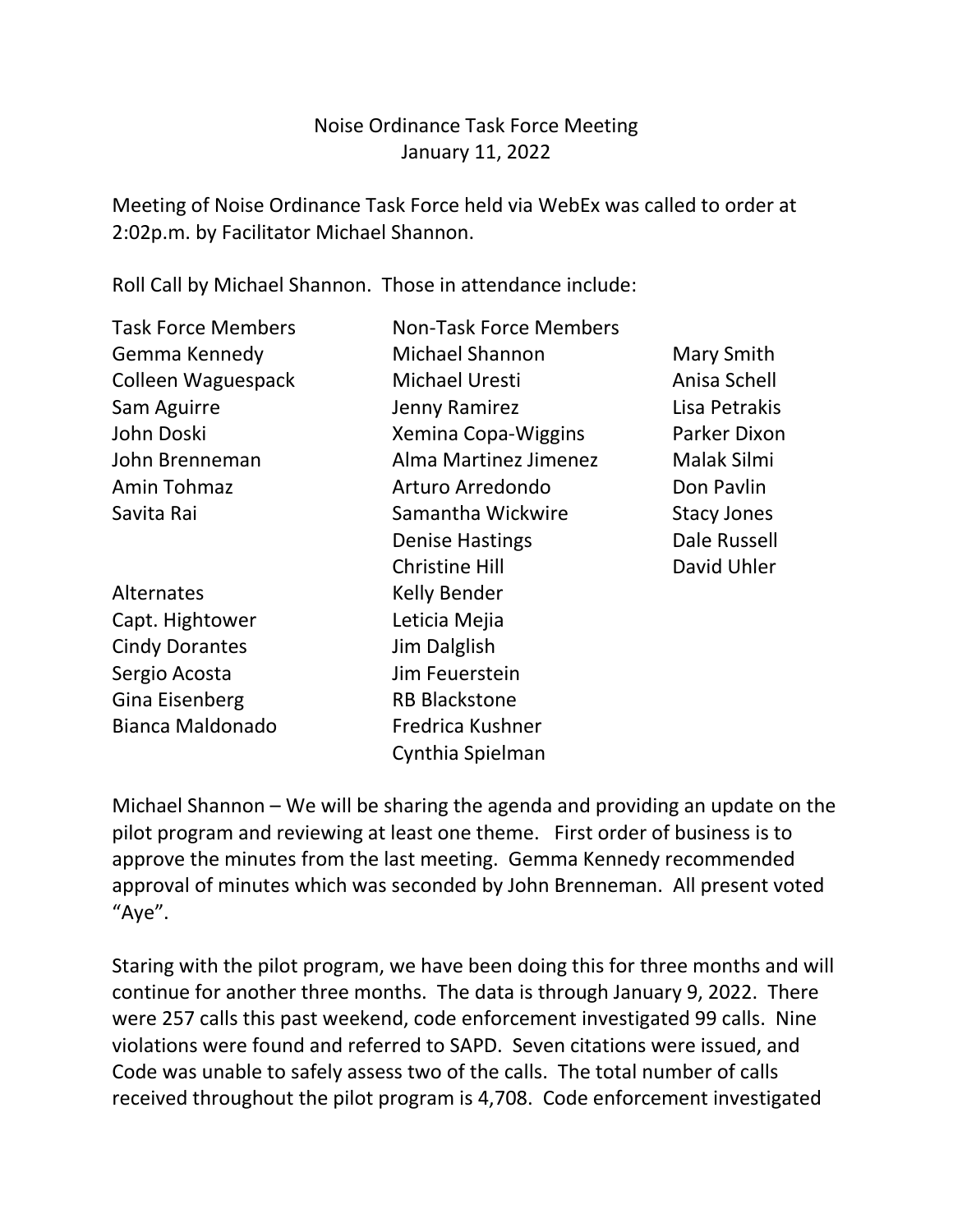1,712 calls and found 214 in violation which were referred to SAPD. SAPD issued 115 citations and code was no able to safely assess 79 calls. During the pilot program, Code was able to get to a third of the calls called in to SAPD. This is with six Code officers working throughout the City. Of the 214 citations issued 64% were residential property, 31% were businesses and 5% were on the Riverwalk. The calls were further broken down by council district, business, residential and or Riverwalk, which is as follows:

| Council District   Residential |    | <b>Business</b> | Riverwalk | <b>Grand Total</b> |
|--------------------------------|----|-----------------|-----------|--------------------|
|                                |    | 35              | 10        | 62                 |
|                                |    |                 |           |                    |
|                                |    |                 |           |                    |
|                                |    |                 |           |                    |
|                                | 21 |                 |           | 23                 |
| հ                              |    |                 |           |                    |
|                                |    |                 |           |                    |
| Я                              |    |                 |           |                    |
| g                              |    |                 |           |                    |
| 10                             |    |                 |           |                    |

Gemma Kennedy – Did we ever find out, when code was called, what they were seeing when the business or residence did not warrant a violation citation.

Michael Shannon – The calls are investigated by code enforcement. We got to 1,712 calls and only 214 were found to be in violation, which is about 15% of the calls we respond to from code enforcement standpoint. Jenny will answer the question of what we do with the other 85% of the calls.

Jenny Ramirez – We are emphasizing the noise meters. We are relying on the decibel readings to have something to document whether there is violation based on the location and based the requirements of the noise ordinance and the noise meter decibels. The 214 calls that were referred over to SAPD were the ones that busted the maximum requirements for the noise meter.

Gemma Kennedy – What is the time from when code gets the calls and when they show up at a property.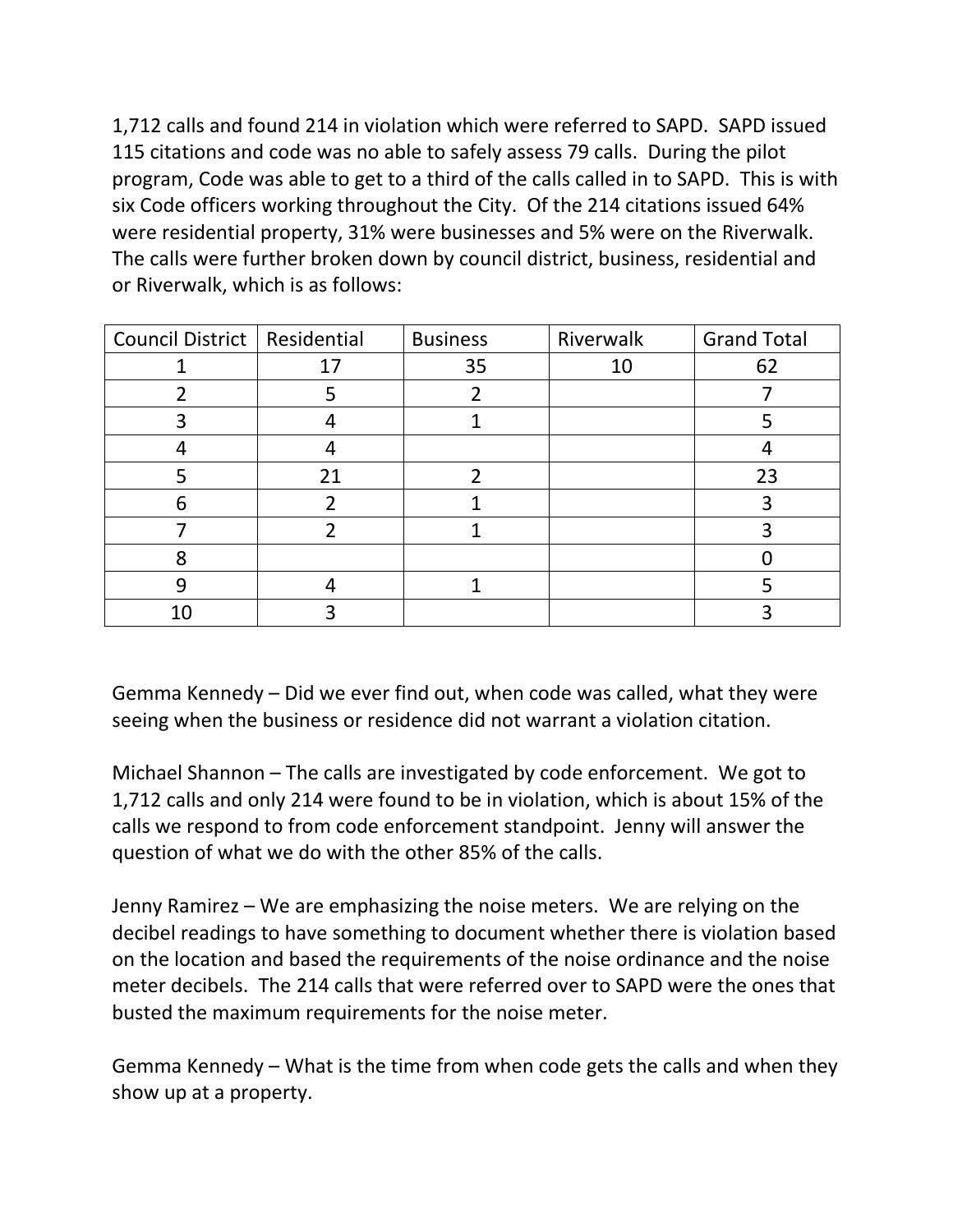Jenny Ramirez – There is no full reporting of that. It just started being tracked, but we are averaging about twenty minutes to get to a call. This is pretty good because there are only six code officers covering the whole city.

John Brenneman – Council District 1 seems to be way out front of all the other districts, especially the business violators. What is the reason that District 1 is so far out there?

Jenny Ramirez – We did put in a request for a heat map and that is something that can be available at the next meeting, but for the most part it is very busy around the Broadway area. Some of the businesses on Broadway are receiving multiple calls, as well as the St. Mary's area.

Amin Tohmaz – Would just like to add that Code is not doing proactive inspections, it is all reactive. The police department is getting a lot more calls from District 1. We are doing about a third of the calls that come in the SAPD.

Bianca Maldonado – Loves the heat map idea but could DSD also overlay SAPD substations to show who is responsible for the calls. Some council districts can pull into several substations. Would like to know if one substation is being more inundated with calls than another.

Sergio Acosta – The data is showing that 64% of the violations are residential properties and only 31% are business properties. There seems to be a lot of time discussing businesses. As a business owner, the focus should be residences and not targeting businesses.

Bianca Maldonado – There is a lot to be said about repeat offenders. That data should be segregated out. We also need to look at the noise complaints regarding multi-family units. When you have a complex that SAPD is responding to that they themselves are not regulating a residential violation in a density situation. When you get into a density situation with a noise violation in a residential area, you are likely going to get multiple calls.

Michael Shannon – We need to start tracking how many of the calls are repeat offenders. It would be ideal to know out of the 67 business properties listed in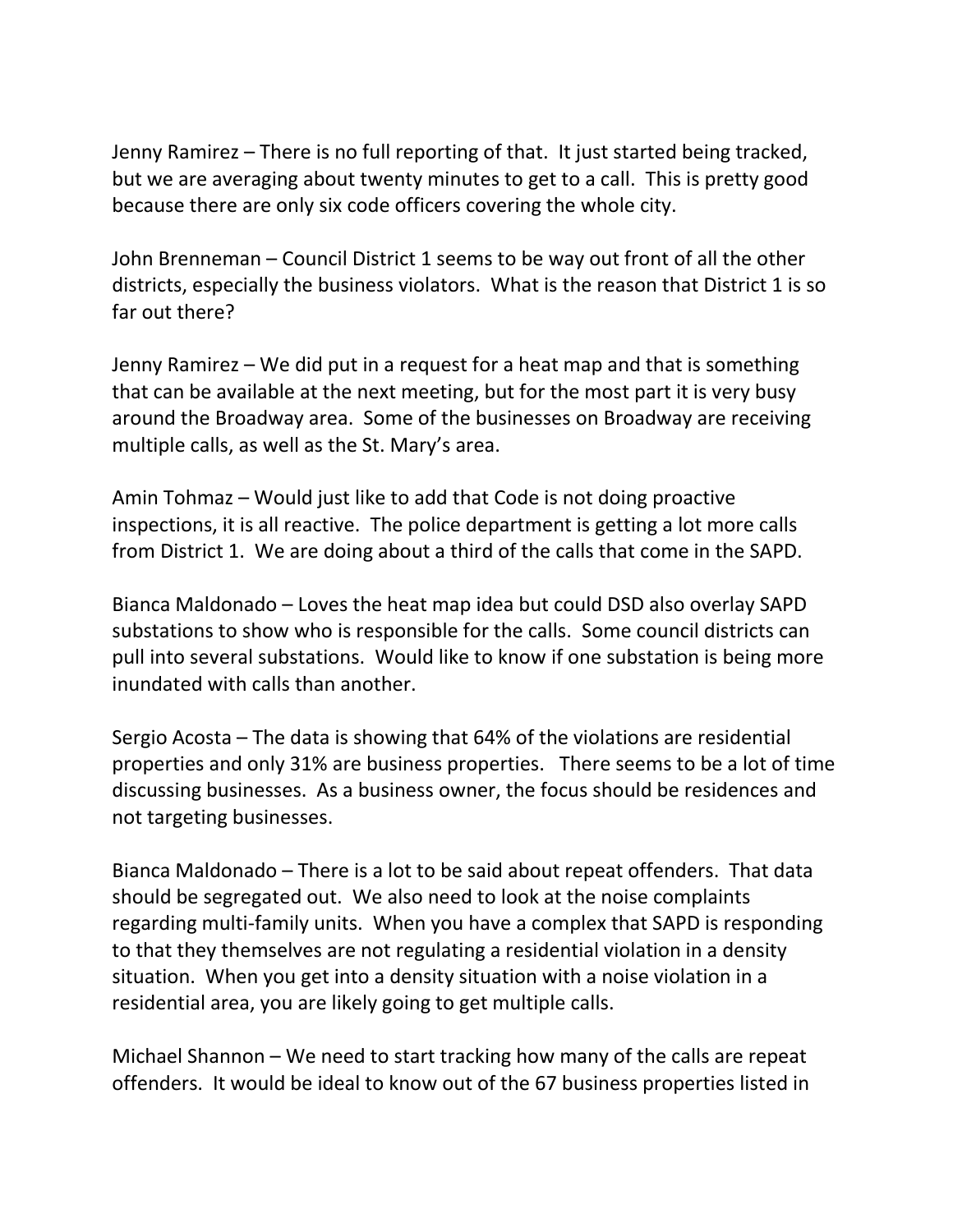violation if it was actually 67 different businesses or 60 businesses and one business with seven calls.

Bianca Maldonado – It will be beneficial because this not about just issuing citations. This is also about potentially having a dialogue because you are talking about neighbors having to live next to each other with an on-going concern about a quality of life issue. This is also indicative of where SAPD is going. We want to ensure that police officers are available for emergencies and not attending to one of the lowest priority issues.

Michael Shannon – If most of the violations are one and done or if there are a lot of repeat offenders, we are going to have to add or change something in the ordinance.

A Summary for the first three month of the pilot program is as follows: Code Enforcement staff have worked twelve weekends from October 7, 2021, through January 9, 2022. Staff were assigned reactive calls received by police dispatch. There were questions about the training for code staff on the use of the decibel meters. We utilize the decibel meters and make sure we use the correctly according to the manufacturer's instructions. There was a request to release the list of locations documented to be in violation. There was some concern about the lack of warning notices issued. There was concern for the lack of coverage for the other nights of the week. There was some discussion on expanding the enforcement beyond noise meter violations and expand to other parts of the ordinance to include vibrations. Code officer safety is critical especially during inspection of house parties. Manual assignment by the code supervisor is a concern because it can create a bottleneck. We are tracking the busiest call volume for noise compliant and adjusting out shifts a little. The next question is what do we focus on next.

Colleen Waguespack – Given the high number of no citations (49%) by SAPD because there was no violation when officer arrived or the officer educated the public to comply with lowering the volume, in a sense we are using the decibel meters as out documentation those should be considered differently and those technically may be violations. Whether a citation was issued or not.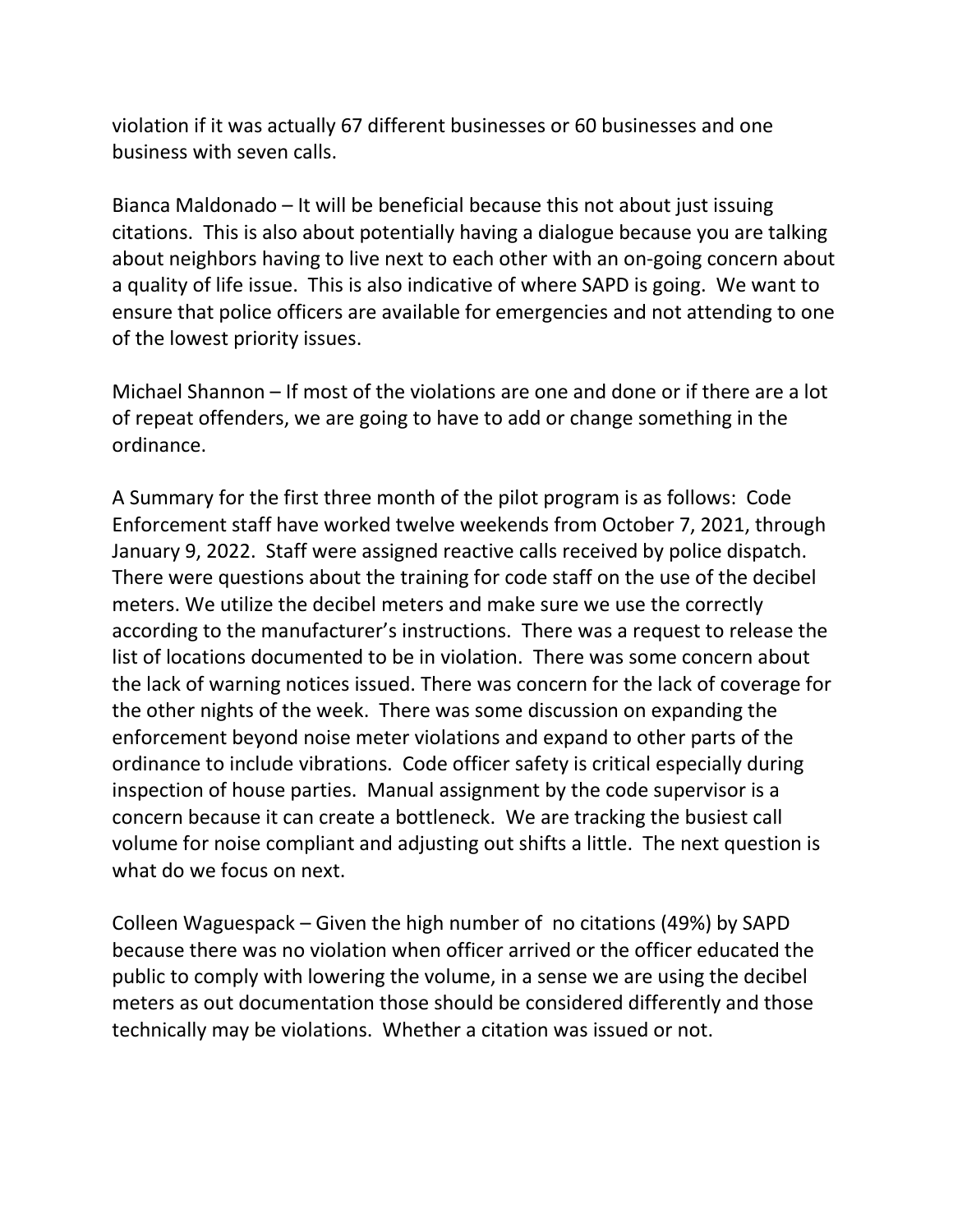Gemma Kennedy – Agrees with Colleen. How many cases are there above that decibel level and yet what do we do with them. Many are a higher decibel level, but no citation was given. This will help what we plan for the future. Will there be a warning first and a citation after the second warning?

Capt. Hightower – When a police officer arrives at a location, what they discover many of the times is that they have not been made aware that there was a noise violation or problem by the code officer. The code officer chose not to contact the business owner or resident, so when the police officer arrives they will make contact and ask if they were made aware that there was a noise violation or a problem. Their answer is usually that they were not made aware, so the police officer has that discretion to ask them to turn the noise down. If they comply, the police officer can give the verbal warning and leave.

Don Pavlin - Calls the police a lot and when he sees them come out, a lot of the time they do not get out of their vehicles. As soon as the police leave they turn the music back up.

Michael Shannon – Asked the task for members to email their thoughts and suggestions to be discussed at the next meeting.

Amin Tohmaz - The next item on the agenda is to have questions and answers for the sound experts. Sound expert Don Pitts emailed some answers to questions and RB Blackstone is online. There were a few questions.

Gemma Kennedy – Currently we use decibel A levels and decibel B levels on the Riverwalk measuring high frequencies and lower frequencies. Wants to know if there is any benefit, when out in the community, to use decibel C levels.

RB Blackstone – Decibel readings corelate only a little to the way we hear. The Db meter is not a perfect arbiter of how loud something is. Db A corelates to how loud we hear things in terms of the way our ears work. Db C is used more for making measurements and loud speaker adjustments and shows base for measurement but not necessarily the way you perceive it. He would rely more on the A rating rather than the C rating.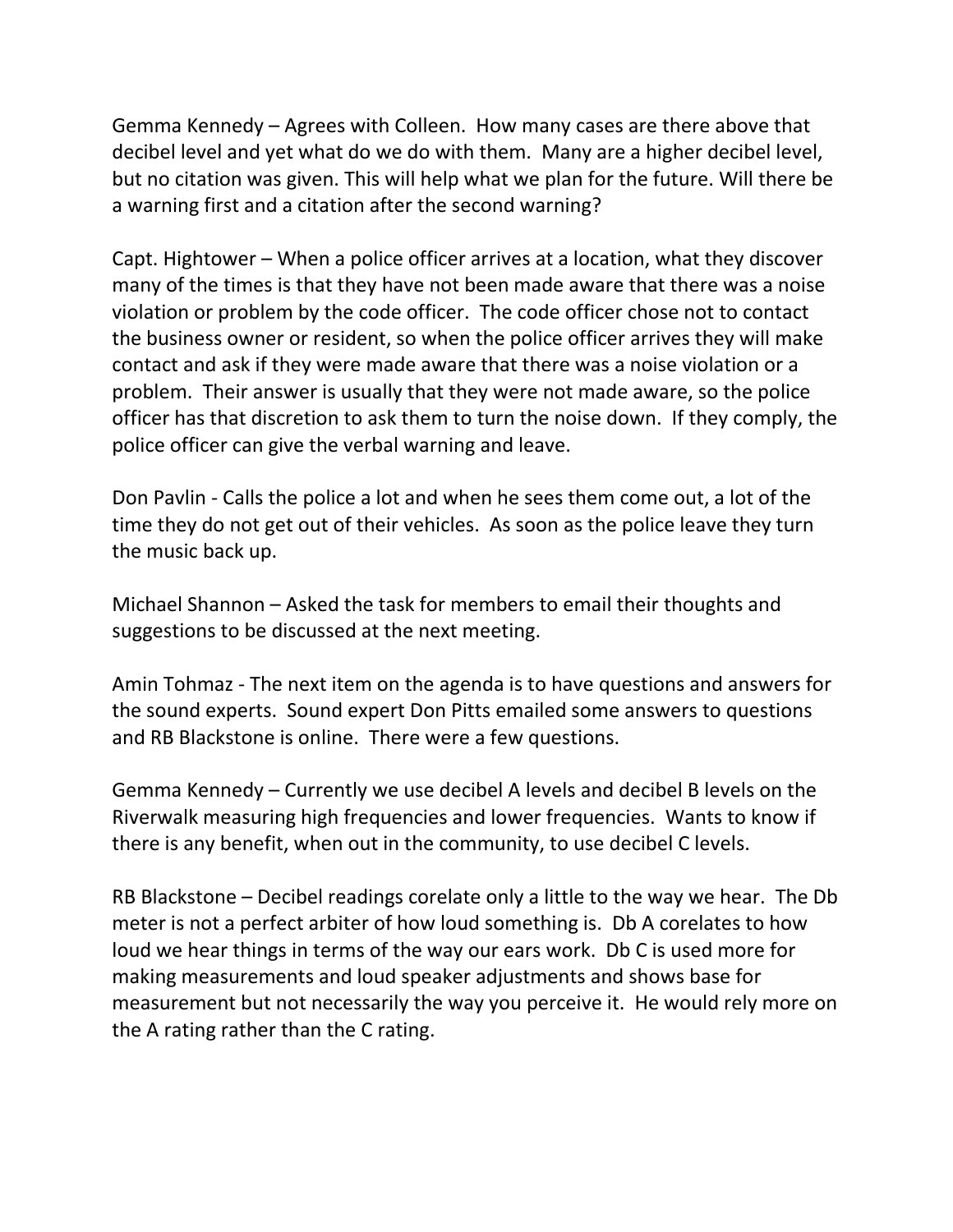Gemma Kennedy - A lot of the time the problem is hearing the base levels. The complaints in the neighborhoods are usually about the base they are hearing.

RB Blackstone- It is a good idea to have audio and visual recordings when doing a Db measurement so that there could be a way of showing what you are actually receiving. Base waves are ten to forty foot long.

Amin Tohmaz – Does Db C measure all kinds of low frequency or is it specific to certain frequencies.

RB Blackstone - It is relatively flat, meaning even across the entire spectrum, but that is not the way your ear hears it.

Gemma Kennedy – People are complaining about the vibrations. How do we capture that, how is it measured.?

RB Blackstone – Vibrations can be measured, but more likely you would look for vibrations through the ground or through a member to see if it is really vibration or things vibrating in response to air waves. If you a living in an apartment and the person above, you has the speakers on the floor it is very likely the speakers are moving the floor. The movement of the floor makes it much worse. If you lifted the speakers up on rubber and reduce the vibration going through the floor, then you could get some sleep.

Gemma Kennedy - Is there any correlation between decibel levels and vibration? Does the decibel level have to be at a certain level to cause a vibration?

RB Blackstone – If they are hearing the base through the air from a speaker then they would correlate almost directly. They are hearing base because it is carried through a structure, then that will be more problematic.

Gemma Kennedy - The other issue is about taking accurate measurements. We follow a guideline, but at the last meeting we heard that someone got a citation, but it was really the business across the street or that there was a lot of traffic noise. Should the measurements be where the sound is projected?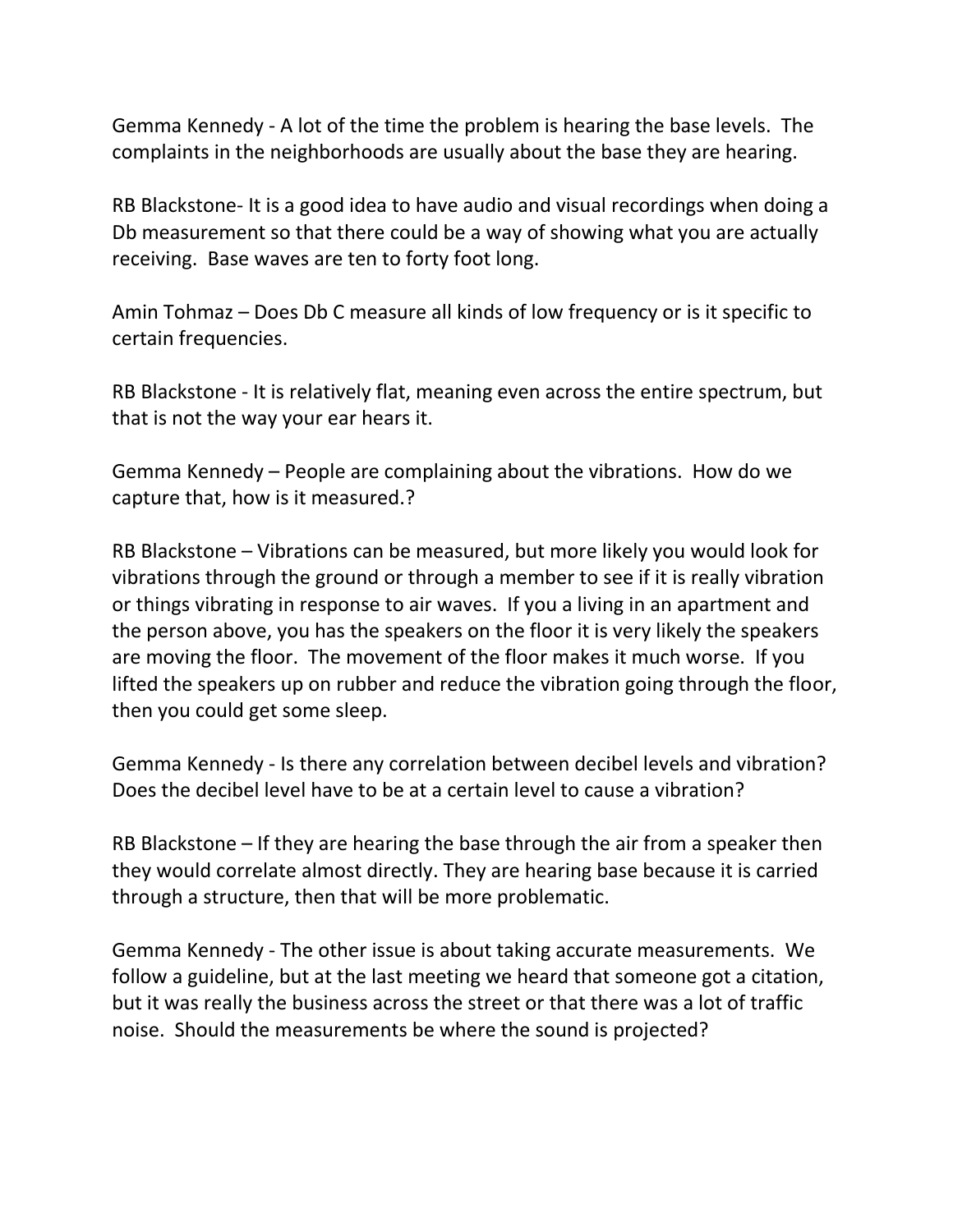RB Blackstone – His opinion is if you are on a busy street, the measurements should be taken from the nearest private property line, not at the open door of a restaurant but maybe across the street. Most microphones on a sound level measuring device are omni-directional. Normally, you hold the unit upright and pointing at the sound but 90 degrees across the top of the capsule.

Gemma Kennedy – How does Austin handle decibel levels when commercial is adjacent to residential? We want to mitigate sound instead of giving citations. Are there any handouts or literature about picking speaker up off the ground?

RB Blackstone – Austin's sound ordinance has different decibel reading for commercial versus residential. As far as methods for mitigating noise, there are some basic techniques that could be put together in a packet or video. Keeping records of complainants and violators is a way for the city to see if someone is using the ordinance to harass someone or if there are really repeat offenders.

Michael Shannon – In answer to one of Gemma's questions, Austin does have different decibel levels and different times residential and commercial property. After this meeting we will send out the Austin decibel levels.

Amin Tohmaz – There were several other questions that were sent in that Don Pitts provided answers for and they are as follows:

- Microphones can be directional, so sound level meters can also? **No, they can't**
- Can procedures be established and documented to property record sound levels leaving a property that do not include traffic and significant sound levels entering the property from another source? **Yes, absolutely. If this is a problem, it should not be. It means you have inexperienced staff operating the sound meters…or the focus is solely on enforcement and writing a citation and not to regulate.**

Amin Tohmaz – We will take that into consideration and re-train staff to do a couple of the changes and make sure we are documenting everything appropriately. Since the last meeting, we talked to staff about the traffic, buses or other vehicles and about handling two bars next to each other to pay attention and make sure they know where the sound is coming from.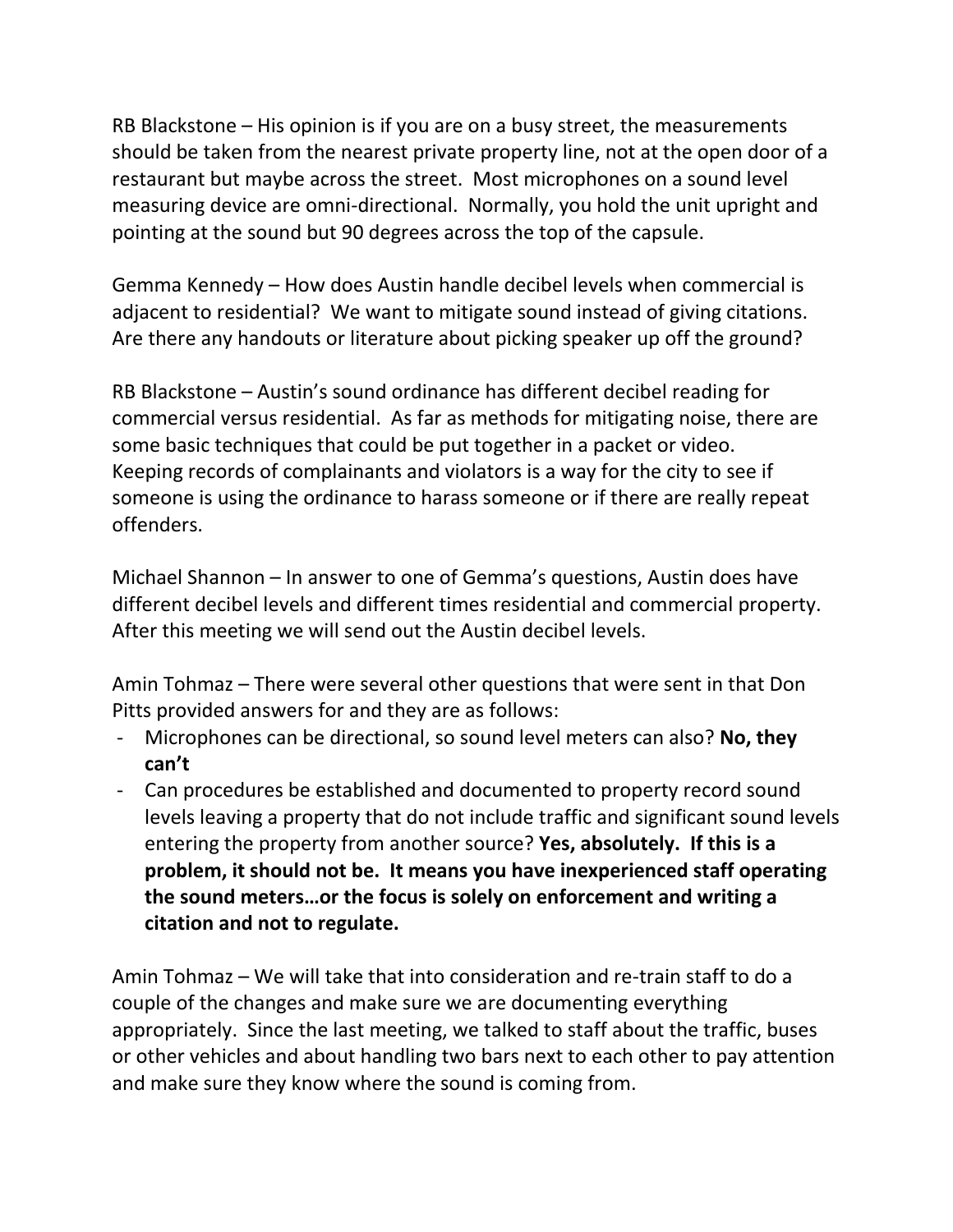Bianca Maldonado - When you mentioned re-training the staff to take a measurement across the street, that is assuming that the complaint came from across the street. It negates a complaint that could have come from the adjacent property. She questions that from an enforceability and consistency standpoint. When you're dealing with outdoor amplification of noise, because of the way the ordinance is written, you have to take the measurement from the property line.

RB Blackstone – Was the one that mentioned taking readings from across the street and this was pertaining to one particular place. It should be the nearest private property line not necessarily measuring how loud somebody is in the street that could have a garbage truck or a bus on it. Would like to take the sting out of the "inexperienced staff" quote in Don Pitts answer. He is very experienced and has been faked out by the sound meter, particularly in the C rating. You can measure vibration and bass down below where your ears can perceive them. In some cases, you can be a quarter mile away and measuring noise level on 410.

Sergio Acosta – One thing to consider is how the readings are being taken and where they are being taken from.

Amin Tohmaz – Would like to correct the statement of re-training the staff. He did not mean that they would be re-trained to take measurements across the street. We still need to comply with today's ordinance. Today's ordinance talks about getting the reading from the property line. What he meant by re-training the staff is that if there is noise from another source or another bar, business or vehicles around to pay attention to get the best reading we can. Moving on to the next question:

- As already specified for the Riverwalk, is the use of dB C in addition to dB A effective in identifying where low frequency bass is at an elevated level that may resonate in nearby structures? **Yes, although it may be helpful from an enforcement standpoint, it really depends on which low frequencies are being used. In a lot of cases we have the sound engineer for the venue/festival swap out certain low frequencies for other that have better characteristics to mitigate the impact of bleed or completely eliminate vibration.**
- What is the more cost-effective mitigations to reduce low frequency bass sound levels? **I'm assuming they mean reduce the impact. Proper use of**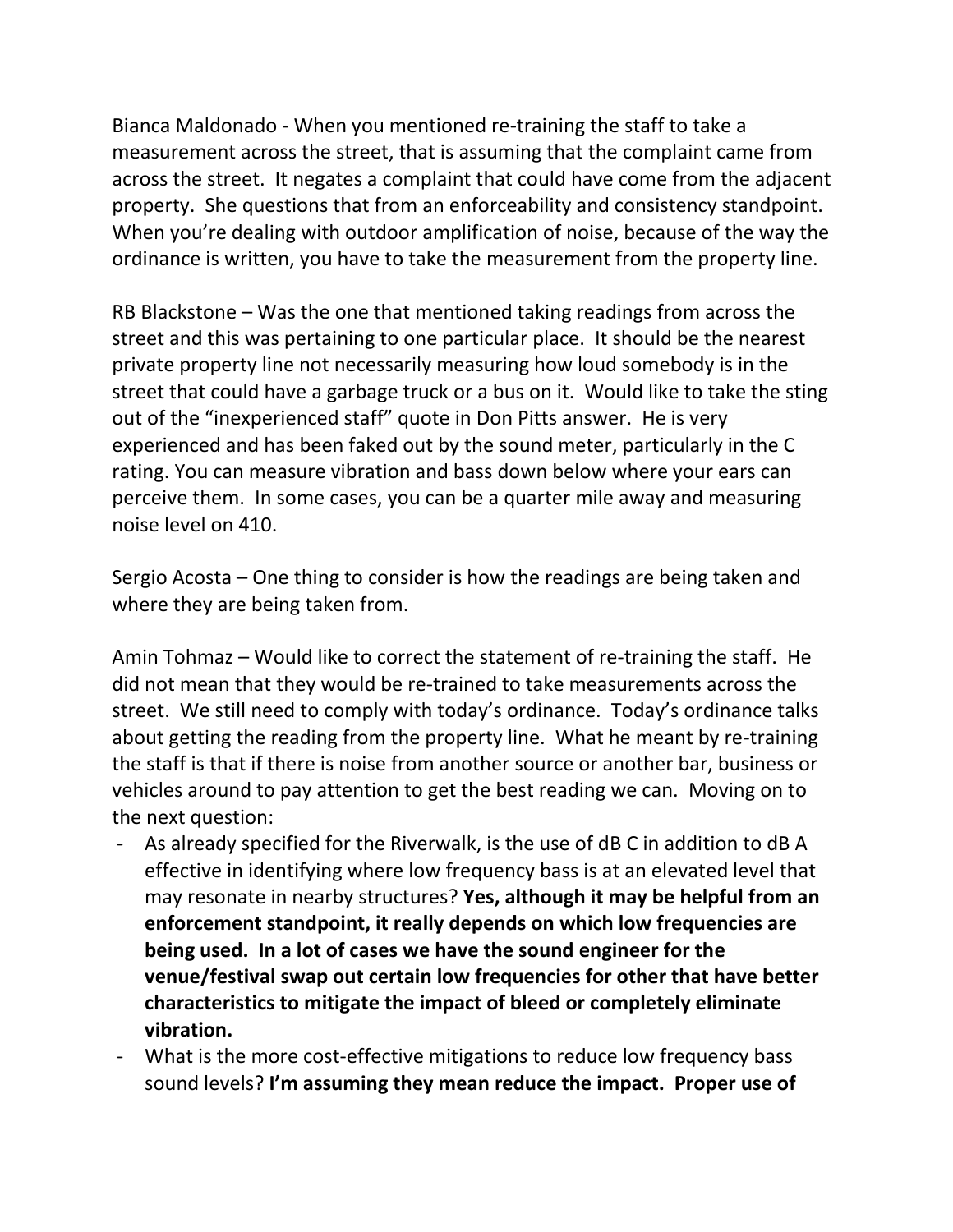**sound absorption and sound blocking in the venue/festival, learning what low frequencies are being used and substitute them for other less harmful frequencies. We've had great success with all of these and more approaches, although which method really depends on various factors as each situation is unique.**

- What are the more cost-effective mitigations to reduce outdoor amplified sound levels? **Way too many to mention individually. Stage orientation is key, speaker placement is next. Flying speakers and angling them down is effective. Directional speakers are almost like magic (usually lowering 10 dB A at the property line).**

RB Blackstone – When he talks about directional speakers, he is probably talking about what is called a line array, but it could cost almost \$100,000.

Amin Tohmaz - There was one last comment that Don put in his answer and it is as follows:

- There is an essential approach that should be used when dealing with sound/noise control. This is to divide every issue into its basic components. Doing this is what is called THE SOURCE-PATH-RECEIVER CONCEPT. You can break every noise control hurdle down into three parts. The source of the noise is the first. A path conveying the sound waves is the second. The receiver that hears it is the third. From a regulatory standpoint you need policy that includes looking at all three. It's not as hard as one would imagine and doesn't take a lot of staff. We could get you all set up in no time.

Amin Tohmaz – The next question is addressed to the police department. Do they know what entertainment districts are in the city?

Capt. Hightower – With a little research, we discovered that there are only four entertainment districts throughout the entire city. Sea World, Morgan's Wonderland, Fiesta Texas are three of the four. We are not talking about districts where there is entertainment such as bars, restaurants or the Riverwalk. Those are classified as commercial businesses, so they do not get the additional decibel reading of up to 85. They still have to stay under 75. They have not received any calls for noise ordinance, loud music or any other calls related to any of the four entertainment locations.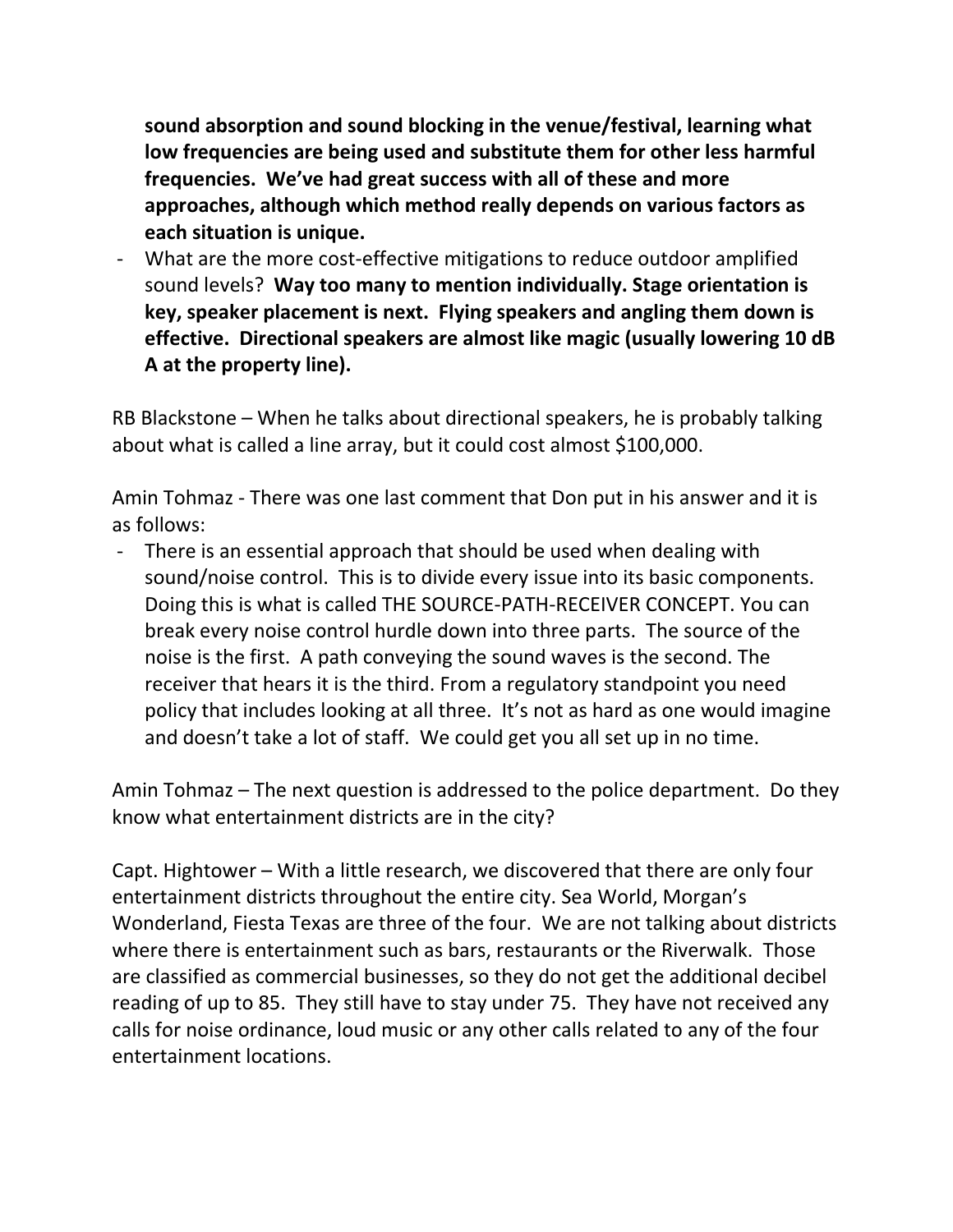Bianca Maldonado – When will this information be loaded in the police mobile cab. In prior conversations at this task force there was concerns with officers not issuing noise violations because they were stating it was an entertainment district. This was an explanation that SAPD was providing to the public. Is this going to be updated in their procedural manual and is it going to be updated in their system.

Eric Hightower – If you have a specific example to look at, the police officers can be educated and eliminate the confusion. The police officers are taking the cue from the code officers who are either present on the scene or has left mobile cab notes for the police officer so that when he arrives he knows that the business was over the legal limit and will issue the citation.

Gemma Kennedy – During the other days of the week, Monday, Tuesday and Wednesday, are the still going out and getting the decibel meters from their stations to do the noise calls.

Eric Hightower – Any call that comes in to the police is handled by the line level officer with the exception of those 24 hours each week with code is working 8:00 pm to 4:00 am, Thursday, Friday, Saturday. The police officers do not have the ability, nor will they take the time to go back to the substation for a noise meter. The police are not concerned with enforcement. They are concerned with compliance. If they can produce the compliance by talking to a citizen, then they have succeeded.

Michael Shannon – We are going to take some time to hear from some of the non-task force members online.

Don Pavlin – The police officers come out when he calls, but as soon as they leave the music is cranked back up. If they are cited aren't they more likely not to turn the music up again?

Michael Shannon – That is a big part of what the Task Force is doing and trying to figure out. This could be part of a repeat violator process.

RB Blackstone – If code can issue a ticket for grass being too high, why can't they issue at least a warning to somebody if the music is too loud. If they feel that an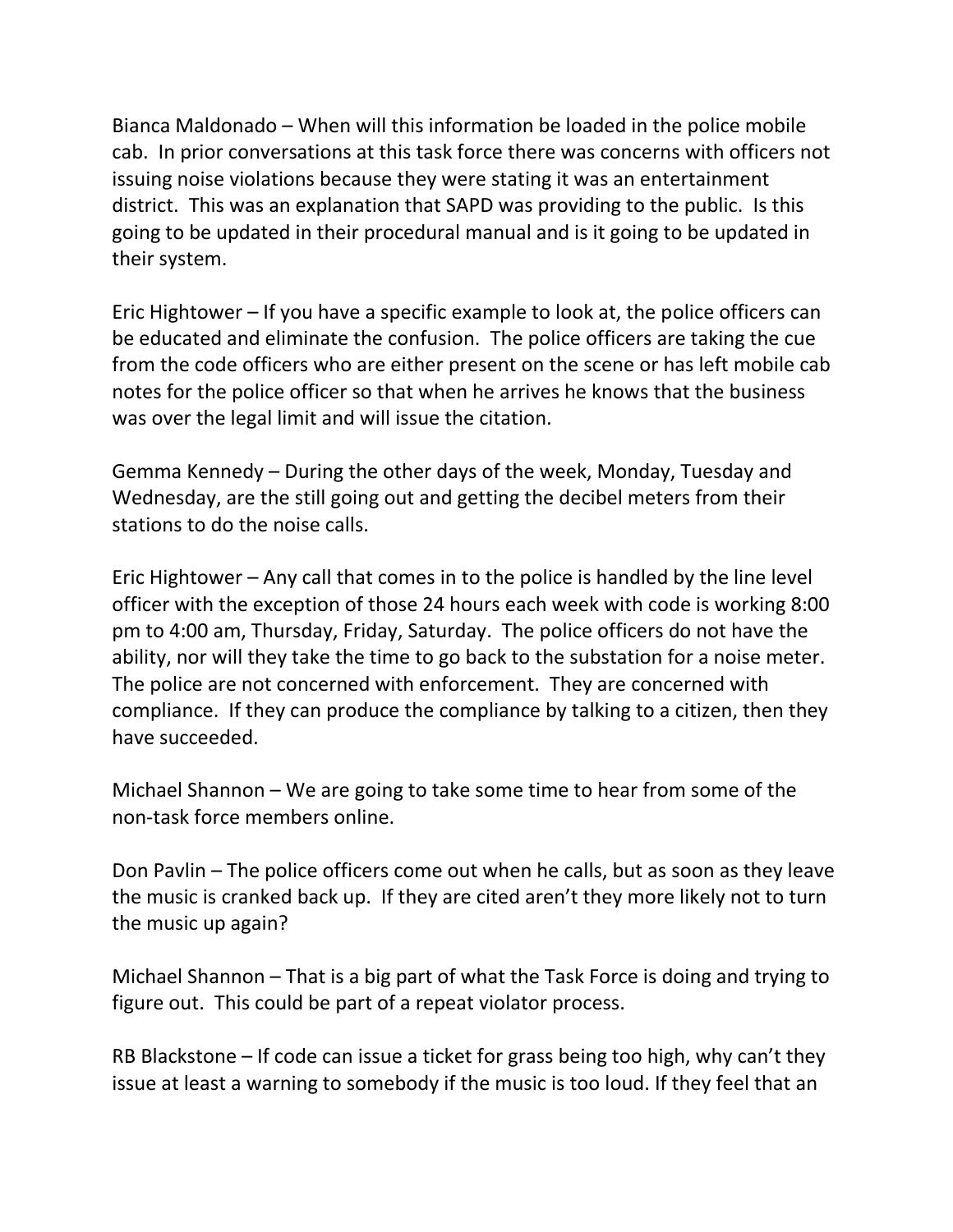armed officer is necessary because it is not a safe environment, that's understandable. Why not leave those as a separate call for the code officer.

Sergio Acosta – You have to realize that readings are being taken on the three busiest days when the most people are likely to be out.

Cindy Dorantes - Is from the Restaurant Association of Texas and appreciates what the task force is doing. Has received calls from businesses that are compliant and has also received calls from businesses that are constantly being complained on because someone doesn't like their business.

Cynthia Spielman – The majority of the complaints are about bad actors and it is enough to make life uncomfortable in communities that are adjacent to these bar areas. What is the end goal for the task force?

David Uhler – At the last meeting the sound expert, Don Pitts, said the City of Austin reduced the volume of complaints by 60%. Was that heard correctly? If the City of San Antonio can reduce their volume of complaints, it would be more manageable for the six code officers working. So maybe by hiring a sound expert would be money well spent.

Jim Dalglish – Would like to find a way to reduce complaint, but not by shutting people down, but by solving the problems. There needs to be communication between the residents and the businesses.

Leticia Mejia – Called in a disturbance complaint for loud noise this past weekend. Calls in about every weekend because she has to go to work at 5:00 am on Mondays. Hills and Dale's music is so loud, it bleeds across 1604 where she lives. Would like to know what good an incident reports for her when the officer does not issue a citation.

Michael Shannon- The city is compiling and will have ready for the next meeting more detailed information on the first three-month data, including heat maps of calls and where we found the violations. We will overlay SAPD information as well as. We will identify the number of violations we had, such as how many were duplicates or repeat offenders. Would like the task force member to send suggestions on tweaks or changes that should be made. There are more